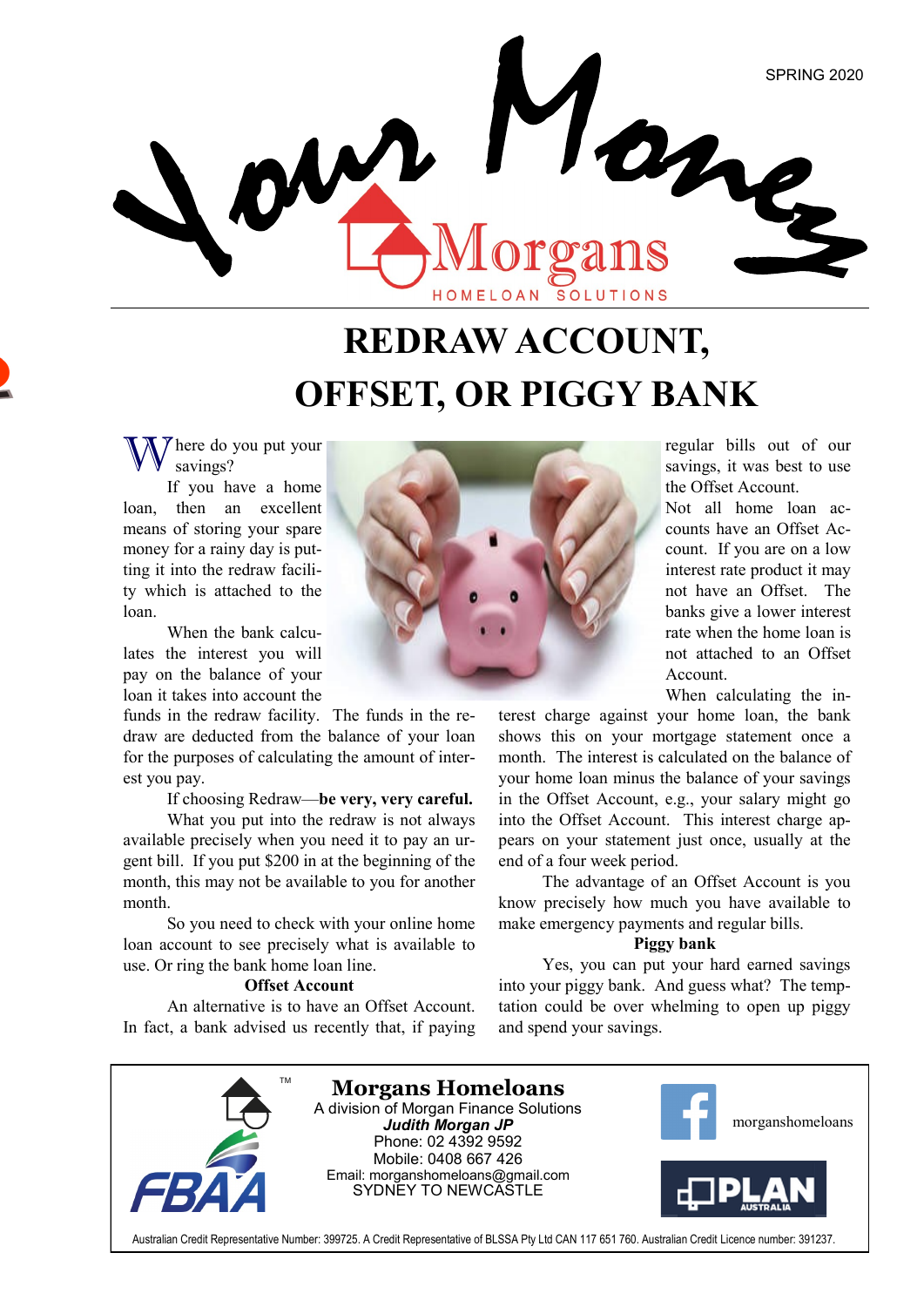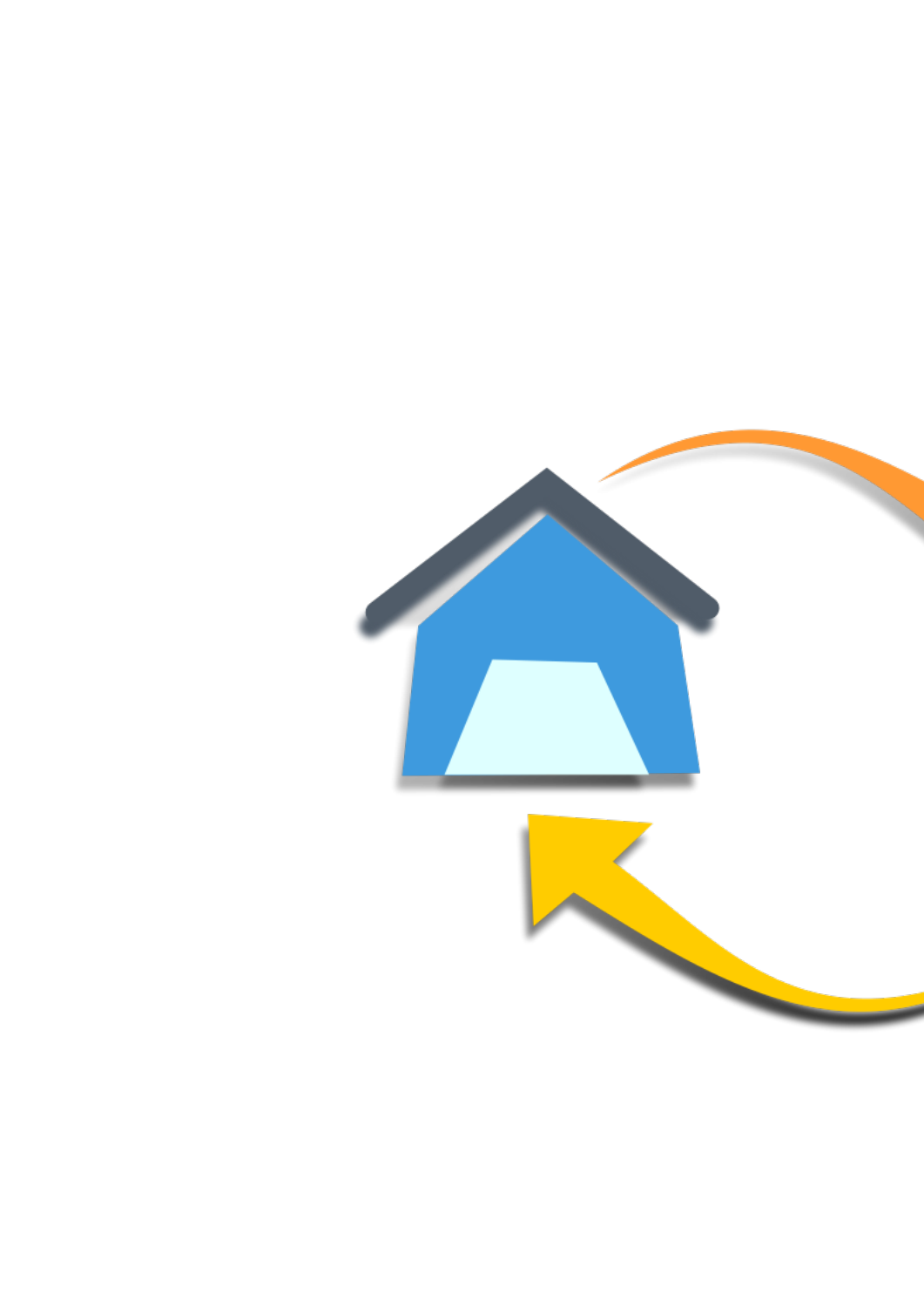

Do you have real estate property? Are you on an Australian aged or disability pension—your home?

You may be eligible for a loan under the Pension Loans Scheme (PLS).

The Australian government set up the scheme so that those living on the aged pension can borrow from the government to meet their living expenses. It may be that extra money is needed for medical expenses, medications, repairs to the house.

This is a loan scheme through Services Australia and is very limited in the amount that the government will lend.

The payment is in fortnightly payments. It is not a lump sum loan amount.

### **How much can you borrow?**

The funds are paid to the pensioner only in fortnightly amounts. This is 1.5 times the current Centrelink fortnightly payment. So, for a married couple owning real estate, it may be possible to borrow up to an extra \$700 per fortnight.

The final amount will be calculated by the Government, depending on the applicants' age and value of the equity in their real estate property their home.

If eligible, you can choose the extra fortnightly repayment you will receive up to the government limit.

But! Be very careful. This is, in fact, like a reverse mortgage which a lot of the banks have removed from their list of products. The Royal Commission into banking was very critical of the banks for offering this type of mortgage.

Like all reverse mortgages, you can pay some or all of the loan off as you can afford it. If you can't afford to make repayments, the debt continues to grow. If you borrowed the maximum 1.5

# **PENSION LOANS SCHEME**

times your fortnightly pension, you would be charged the interest rate of the day. An example as to how this affects your property is shown below, using a compound interest calculator

Using a compound interest calculator on www.money.com.au, an interest rate of 4.50% (what the Government is currently charging), and fortnightly repayments to you of \$700, if you make no repayments off the debt then at the end of Year 1 the loan would build to \$18,200 plus compound interest. The compound interest over the period of one year may add up to \$435. If so, then the total debt will increase to \$19,335.

And so it will keep increasing unless you make repayments. While there is no need to make repayments, the loan amount, including all the interest charges, will come out of the sale of your home when you sell it. Or when you pay out the loan.

The Government will put what is called a "caveat" on your property. This caveat tells people that, when your house is sold, the holder of the caveat must be paid out of the proceeds of the sale. If a caveat exists on the title of your property, at the time the house is sold the bank will pay out the balance on the Government's loan and then you will get the balance that is clear of debt.

Contact Services Australia for information on how to access a loan.

### **Advantage of the loan**:

Most banks will not grant a loan to anyone on the aged pension, but the government will if there is real estate property. This can be a great benefit in an emergency.

### **Pension Boost Scheme**

There is a company which is helping people apply to the government for the Pension Loans Scheme (PLS). The company charges you \$200 for when the application is prepared, and \$200 when the application is approved, being a total of \$400. Because we read about this service on the internet under Pension Boost Scheme, we cannot endorse it having no first hand knowledge of the scheme.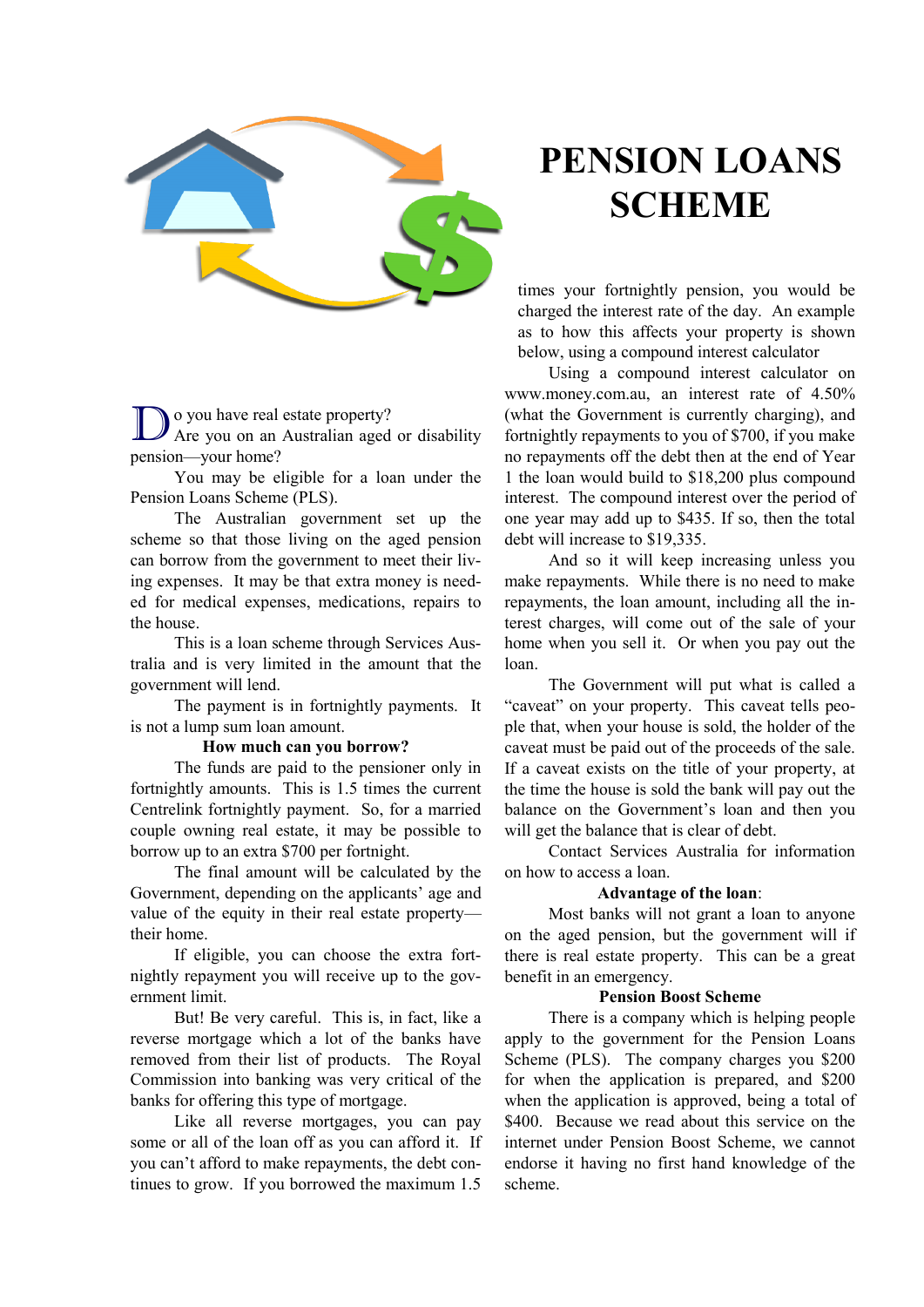# **CONTRACT OF SALE**

**P** lanning on buying a house to live in or an investment lanning on buying a house house? Find yourself a good conveyancer or solicitor to handle the legal side of the purchase.

Make sure you do not use the same legal firm as the seller. The seller's legal representative will be shown on the front page of the Contract of Sale. Your legal rep must act in your best interests, and therefore cannot represent the seller at the same time.

First of all, you need to sort out your finances, which is where we help you.

After you get preapproval, or conditional approval, you can then make offers on the house of your dreams.

When you have found a property you can make the Real Estate Agent an offer.

#### **Who does the Agent work for?**

The agent works for the seller, who pays the commission. The agent does not work for you the buyer.

Once an offer has been accepted by the seller, the real estate agent will ask you to sign a Sales Advice Slip. At this time you are expected to pay .25% of the purchase price. If your purchase is \$650,000, then the .25% of the purchase price is \$1,625. If your loan does not come through and you do not proceed with the purchase then the \$1,625 goes to the seller.

The real estate agent will present you with a Contract of Sale for you to take to your legal representative. It is vital that this COS is read by your conveyancer/solicitor who will advise you if there are any problems with the contract. This needs to be done prior to signing the Contract.

It is important to make sure that you have a cooling off period in the Contract. This enables you time to get pest and building inspections, for the bank to organize a valuation if necessary, and for the final assessment of your suitability for the loan to be done.

A five-day cooling off period is the normal period in NSW. However, in order to get all matters sorted out, you should really look at a 10-day cooling off period.

The COS should be signed in the solicitor/conveyancer's office only after it has been thoroughly checked by your legal representative.

The Contract, once signed, is exchanged with the Contract signed by the seller.

At the time of exchange, a deposit of 10% of the purchase price is paid. For a house of \$650,000, a deposit of \$65,000 is paid. If you do not have the cash for this deposit most vendors through their legal representative will accept a Deposit Power Bond. This is a small insurance policy you take out, usually through your legal representative, guaranteeing that at the time of settlement all the funds will be available for you to complete the deal. Your solicitor/conveyancer will sort this out for you.

If you exchange contracts and, after the cooling off period, pull out of the deal, you will lose your 10% deposit to the seller. This is the law in NSW.

The most important thing when buying real estate property, no matter where in Australia, is to ensure that you read the Contract of Sale. Your legal representative should read the Contract, and explain to you any points you are unsure of. Do not sign the Contract of Sale until it has been thoroughly gone over by your solicitor/conveyancer.

## **DEVELOPMENT APPLICATION PENDING**

Have you ever used Google Maps to find a property? The other day I did, and up popped a message: "Within 300 metres, development application pending".

What development application? Will this affect the value of the property I am hoping to buy?

Make sure you add to the list of things to do once you have found your dream home a check with the local Council office for any pending developments that may have a negative impact upon the value of the house you wish to buy.

It may be that the developer is presenting you with a great house in what should be a great location with other beautiful houses. It may also be that the developer/agent fails to tell you that there is a gigantic warehouse to be built within eyesight of your beautiful house.

### **Disclaimer**

READERS should not rely on this newsletter without first obtaining advice from professionals in legal and accounting fields suitable to individual circumstances.

Please note that Morgans Homeloans are not engaged in rendering legal or accounting services.

We always, as a matter of policy, advise clients to seek the advice of professionals before making property decisions. No part of this publication covered by copyright may be reproduced in any form whatsoever without the written permission of the publisher, Morgans Homeloan Solutions, 2 Row Street, Wyongah NSW 2259.